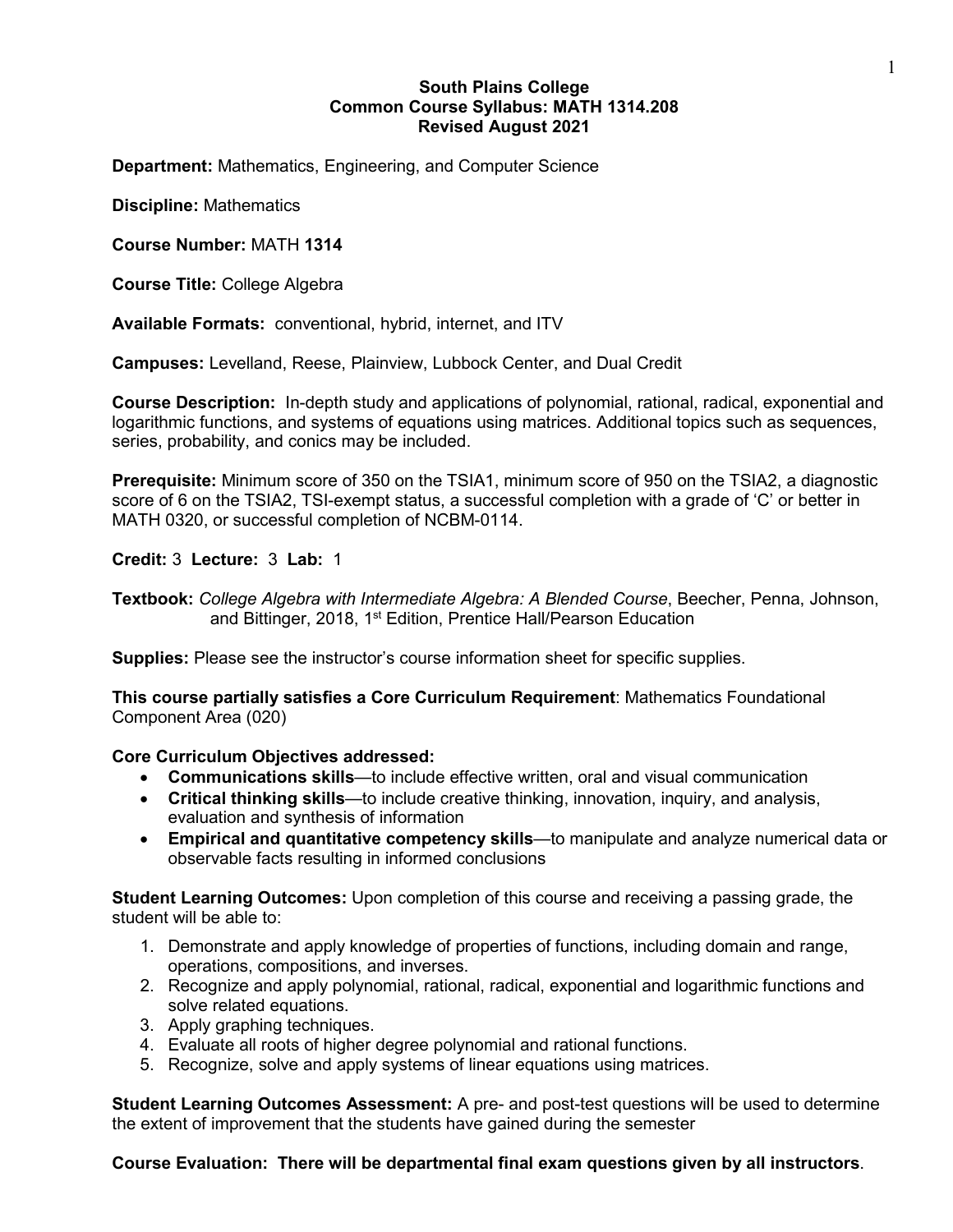**Attendance/Student Engagement Policy:** Attendance and engagement are the most critical activities for success in this course. The instructor maintains records of the student's attendance and submission of assignments throughout the semester. The student is expected to attend at least eighty percent (80%) of the **total** class meetings **and** submit at least eighty percent (80%) of the **total** class assignments to have the best chance of success. If the student fails to meet these minimum requirements, the instructor may remove the student from the class with an X, upon their discretion, to help the student from harming their GPA. If the student can not receive an X, the instructor will assign an F.

Plagiarism violations include, but are not limited to, the following:

- 1. Turning in a paper that has been purchased, borrowed, or downloaded from another student, an online term paper site, or a mail order term paper mill;
- 2. Cutting and pasting together information from books, articles, other papers, or online sites without providing proper documentation;
- 3. Using direct quotations (three or more words) from a source without showing them to be direct quotations and citing them; or
- 4. Missing in-text citations.

Cheating violations include, but are not limited to, the following:

- 1. Obtaining an examination by stealing or collusion;
- 2. Discovering the content of an examination before it is given;
- 3. Using an unauthorized source of information (notes, textbook, text messaging, internet, apps) during an examination, quiz, or homework assignment;
- 4. Entering an office or building to obtain an unfair advantage;
- 5. Taking an examination for another;
- 6. Altering grade records;
- 7. Copying another's work during an examination or on a homework assignment;
- 8. Rewriting another student's work in Peer Editing so that the writing is no longer the original student's;
- 9. Taking pictures of a test, test answers, or someone else's paper.

**COVID Syllabus Statement:** It is the policy of South Plains College that as a condition of on-campus enrollment, all students are required to engage in safe behaviors to avoid the spread of COVID-19 in the SPC community. There will be no requirement for face coverings at any location on any South Plains College campus or classroom. Faculty, staff, or students may continue to wear a mask voluntarily, but there will be no requirements for face coverings in any circumstance. Students who believe they have been exposed or may be COVID-19 positive, must contact Health Services, DeEtte Edens, BSN, RN at (806) 716-2376 or [dedens@southplainscollege.edu.](mailto:dedens@southplainscollege.edu)

If you are experiencing any of the following symptoms please do not attend class and either seek medical attention or get tested for COVID-19:

- Cough, shortness of breath, difficulty breathing
- Fever or chills
- Muscles or body aches
- Vomiting or diarrhea
- New loss of taste and smell

**Student Code of Conduct Policy**: Any successful learning experience requires mutual respect on the part of the student and the instructor. Neither instructor nor student should be subject to others' behavior that is rude, disruptive, intimidating, aggressive, or demeaning**.** Student conduct that disrupts the learning process or is deemed disrespectful or threatening shall not be tolerated and may lead to disciplinary action and/or removal from class.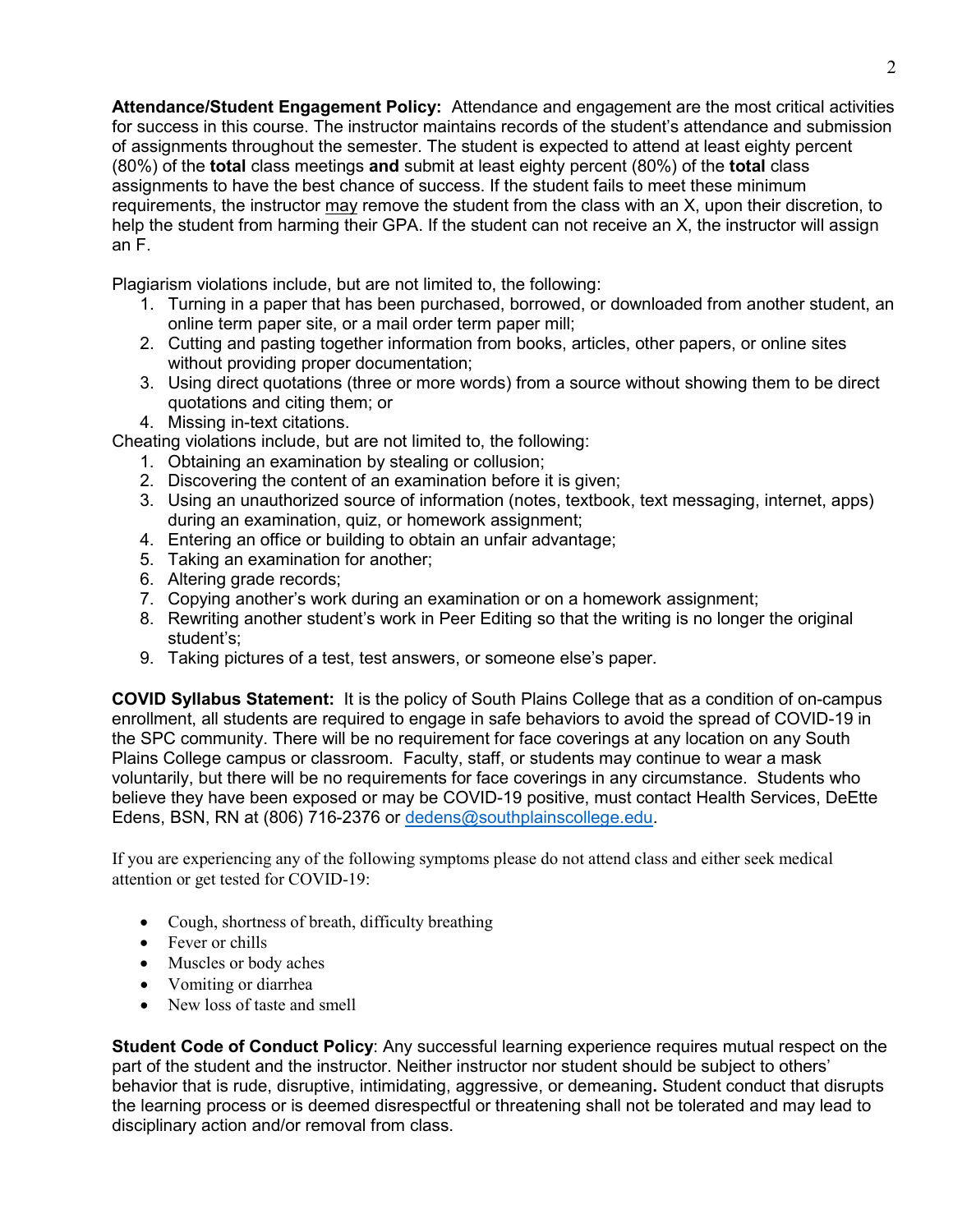**Diversity Statement:** In this class, the teacher will establish and support an environment that values and nurtures individual and group differences and encourages engagement and interaction. Understanding and respecting multiple experiences and perspectives will serve to challenge and stimulate all of us to learn about others, about the larger world and about ourselves. By promoting diversity and intellectual exchange, we will not only mirror society as it is, but also model society as it should and can be.

**Disability Statement:** Students with disabilities, including but not limited to physical, psychiatric, or learning disabilities, who wish to request accommodations in this class should notify the Disability Services Office early in the semester so that the appropriate arrangements may be made. In accordance with federal law, a student requesting accommodations must provide acceptable documentation of his/her disability to the Disability Services Office. For more information, call or visit the Disability Services Office at Levelland (Student Health & Wellness Office) 806-716-2577, Reese Center (Building 8) 806-716-4675, or Plainview Center (Main Office) 806-716-4302 or 806-296-9611.

**Nondiscrimination Policy:** South Plains College does not discriminate on the basis of race, color, national origin, sex, disability or age in its programs and activities. The following person has been designated to handle inquiries regarding the non-discrimination policies: Vice President for Student Affairs, South Plains College, 1401 College Avenue, Box 5, Levelland, TX 79336. Phone number 806- 716-2360.

**Title IX Pregnancy Accommodations Statement:** If you are pregnant, or have given birth within six months, Under Title IX you have a right to reasonable accommodations to help continue your education. To [activate](http://www.southplainscollege.edu/employees/manualshandbooks/facultyhandbook/sec4.php) accommodations you must submit a Title IX pregnancy accommodations request, along with specific medical documentation, to the Director of Health and Wellness. Once approved, notification will be sent to the student and instructors. It is the student's responsibility to work with the instructor to arrange accommodations. Contact the Director of Health and Wellness at 806- 716-2362 or [email](http://www.southplainscollege.edu/employees/manualshandbooks/facultyhandbook/sec4.php) [rcanon@southplainscollege.edu](mailto:rcanon@southplainscollege.edu) for assistance.

**Campus Concealed Carry**: Texas Senate Bill - 11 (Government Code 411.2031, et al.) authorizes the carrying of a concealed handgun in South Plains College buildings only by persons who have been issued and are in possession of a Texas License to Carry a Handgun. Qualified law enforcement officers or those who are otherwise authorized to carry a concealed handgun in the State of Texas are also permitted to do so. Pursuant to Penal Code (PC) 46.035 and South Plains College policy, license holders may not carry a concealed handgun in restricted locations. For a list of locations and Frequently Asked Questions, please refer to the Campus Carry page

at: <http://www.southplainscollege.edu/campuscarry.php>

Pursuant to PC 46.035, the open carrying of handguns is prohibited on all South Plains College campuses. Report violations to the College Police Department at 806-716-2396 or 9-1-1.

**SPC Bookstore Price Match Guarantee Policy:** If you find a lower price on a textbook, the South Plains College bookstore will match that price. The difference will be given to the student on a bookstore gift certificate! The gift certificate can be spent on anything in the store. If students have already purchased textbooks and then find a better price later, the South Plains College bookstore will price match through the first week of the semester. The student must have a copy of the receipt and the book has to be in stock at the competition at the time of the price match. The South Plains College bookstore will happily price match BN.com & books on Amazon noted as *ships from and sold by Amazon.com*. Online marketplaces such as *Other Sellers* on Amazon, Amazon's Warehouse Deals, *fulfilled by* Amazon, BN.com Marketplace, and peer-to-peer pricing are not eligible. They will price match the exact textbook, in the same edition and format, including all accompanying materials, like workbooks and CDs. A textbook is only eligible for price match if it is in stock on a competitor's website at time of the price match request. Additional membership discounts and offers cannot be applied to the student's refund. Price matching is only available on in-store purchases. Digital books, access codes sold via publisher sites, rentals and special orders are not eligible. Only one price match per title per customer is allowed.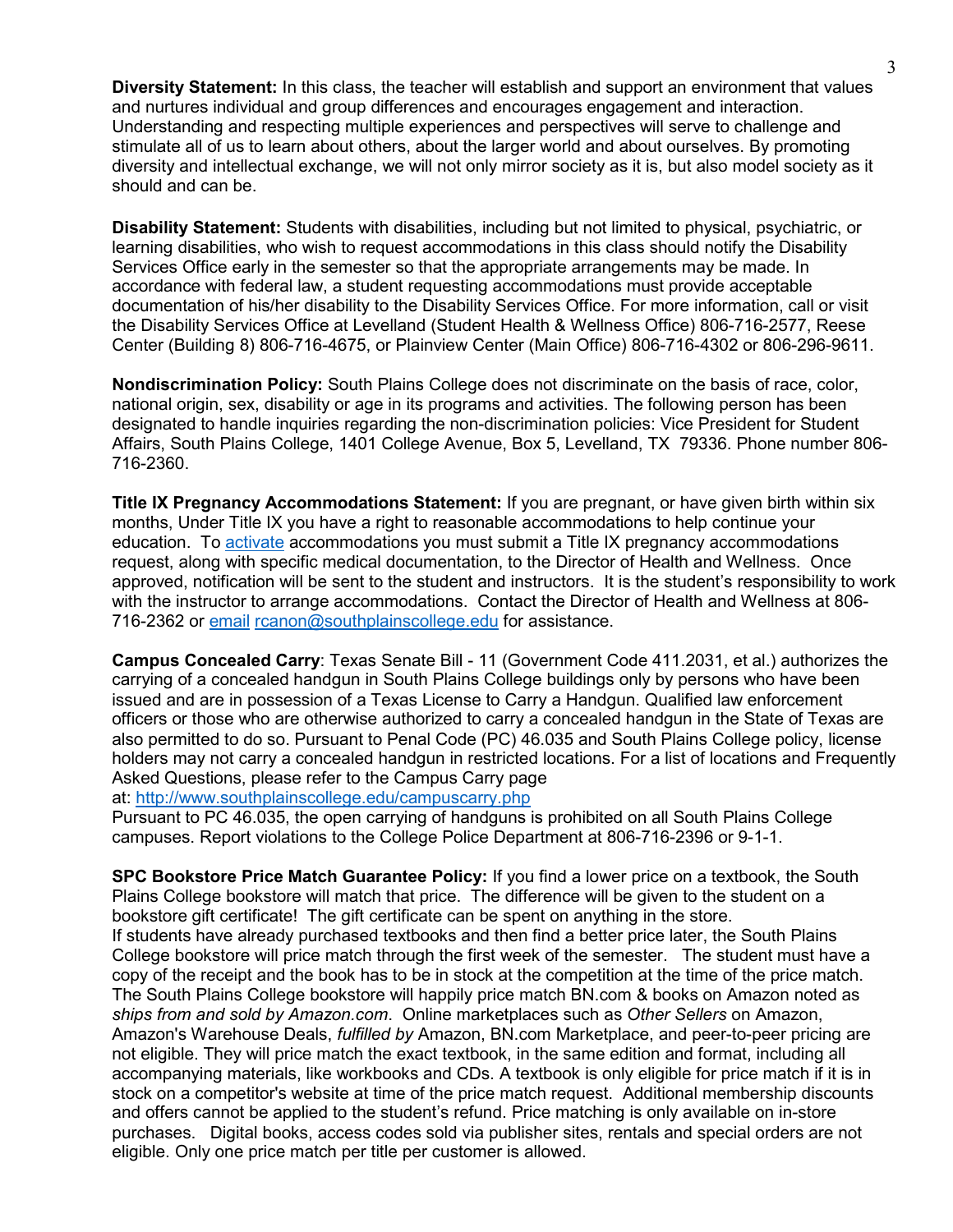**Note**: **The instructor reserves the right to modify the course syllabus and policies, as well as notify students of any changes, at any point during the semester.**

**COURSE SPECIFIC INFORMATION FOR MATH 1314.208**

**Instructor:** Larry Moffett

**Email:** [lmoffett@southplainscollege.edu](mailto:lmoffett@southplainscollege.edu)

**Office:** Reese Center, Building 2 Rm 215 Phone: (806)716-2528

**Office hours:** Office hours will be in my office, room 215.

| Mondav        | uesdav      | Wednesdav  | Thursdav      | Fridav |
|---------------|-------------|------------|---------------|--------|
| $8:45-11:00$  | 8:30-9:00   | 8:45-11:00 | $8:30 - 9:00$ |        |
| $4:20 - 5:20$ | 10:45-11:00 | 4:20-5:20  | 10:45-11:00   |        |

If I am in my office, feel free to stop by without an appointment.

**Email:** All students at South Plains College are assigned an SPC email account. Although personal email addresses will continue to be collected, the assigned SPC email account will be used as the official channel of communication for South Plains College. Students should make it a habit to check their student email account frequently. (Copied from SPC Student Guide.)

**Class Structure: All instructional material is on Blackboard**. Each unit in Blackboard has homework, lecture notes, and videos to teach the material. You are expected to watch the videos, fill in the notes, and do homework before you come to class each week. **The class will meet in person face to face (f2f) from 9:00 to 10:45 AM on Tuesday and Thursday at the Reese Center in room 218 of building two.** If you must miss class for any reason, the notes and videos are provided for you on Blackboard. Stay current with lecture notes and homework. A **three ring binder** is required for organizing lecture notes, homework, labs, and tests. Check Blackboard and your SPC email often for any updates.

**Class Attendance**: Attendance and effort are the keys to success in this class. Five absences are allowed for the semester. If you exceed this number, you may be dropped from the course. The unauthorized use of a cell phone, leaving before class has ended, two tardies, or being ten minutes late are considered as absences.

# **Assignments & Grading:**

Practice Problems: Practice problems will be used as a study guide for tests. Complete all practice problems to the best of your ability before class each day. Practice problems are on Blackboard with the solutions. Time will be given to ask questions each class day.

Labs: Labs consist of 5 -10 problems for the purpose of self assessing your understanding of the material. Answers are not provided for the labs. Labs will be completed in class without apps or websites but scientific calculators, notes, and practice problems may be used. **Always show your work**. Use a pencil for math. Questions may be asked about the practice problems before the lab is distributed, but the labs are to be completed without assistance.

Exams: You may use a scientific or graphing calculator on the exams but calculators on cell phones will not be permitted. Cell phones should be out of sight and not touched during exams. The use of any websites or apps during exams is considered cheating. You may bring one 3" X 5" notecard with formulas to use during the exam. Make-up exams will not be available. If you miss an exam for any reason, the final exam will take the place of the missed exam. If you miss two exams, you may be dropped from the course. If you know you will need to miss an exam, let me know before the exam so an alternate testing time can be arranged **before** the exam is taken in class.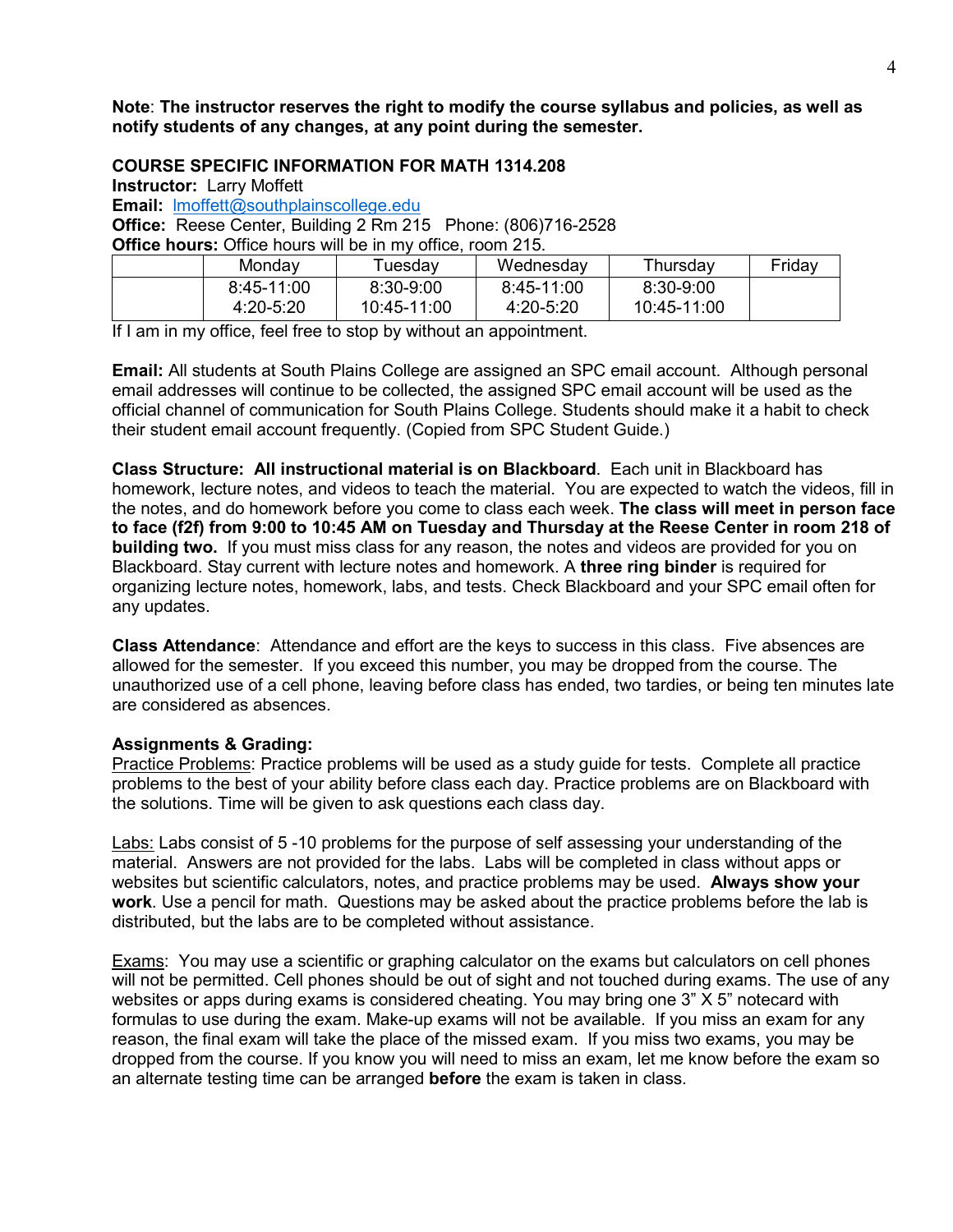There will be 4 exams and a comprehensive final exam.

## **Determining Grades:**

| Exam 1     | 20%   |
|------------|-------|
| Exam 2     | 20 %  |
| Exam 3     | 20 %  |
| Exam 4     | 20 %  |
| Final Exam | 20 %  |
| Total      | 100 % |

The letter grade is determined by the following scale:

| <b>Accumulated points</b> | <b>Final Grade</b> |
|---------------------------|--------------------|
| 90 and above              | А                  |
| 80-89                     | R                  |
| 70-79                     | C.                 |
| 60-69                     | ו ו                |
| 59 and below              |                    |
|                           |                    |

### **To maximize potential for successfully completing this course:**

- Attend class prepared to work.
- Print and complete notes provided on Blackboard prior to class.
- Complete all practice problems to the best of your ability prior to class.
- Ask questions on any problems that you had difficulties with.
- Rework the practice problems until you have mastered them.
- Organize all class material in a 3-ring binder (required).
- Read objectives from each lesson and determine if you have mastered the topic to prepare for the exams.

### **Supplies:**

- The **textbook** is **optional**. Notes with video links are provided on Blackboard. Practice problems with solutions are on Blackboard.
- scientific calculator (The TI-30X is a good and inexpensive option.)
- pencils, notebook paper, 3-ring binder, 3" x 5" notecards
- Computer or cell phone that you can use to check Blackboard and emails.

**Supplementary Course Information & Tutoring:** Blackboard is the online course management system that will be utilized for this course. This course syllabus, as well as any class handouts and assignments can be accessed through Blackboard. Login at [http://southplainscollege.blackboard.com.](http://southplainscollege.blackboard.com/) The user name and password should be the same as the MySPC and SPC email.

User name: first initial, last name, and last 4 digits of the Student ID

Password: Original CampusConnect Pin Number (found on SPC acceptance letter) Questions regarding Blackboard support may be emailed to [blackboard@southplainscollege.edu](mailto:blackboard@southplainscollege.edu) or by telephone 806-716-2180.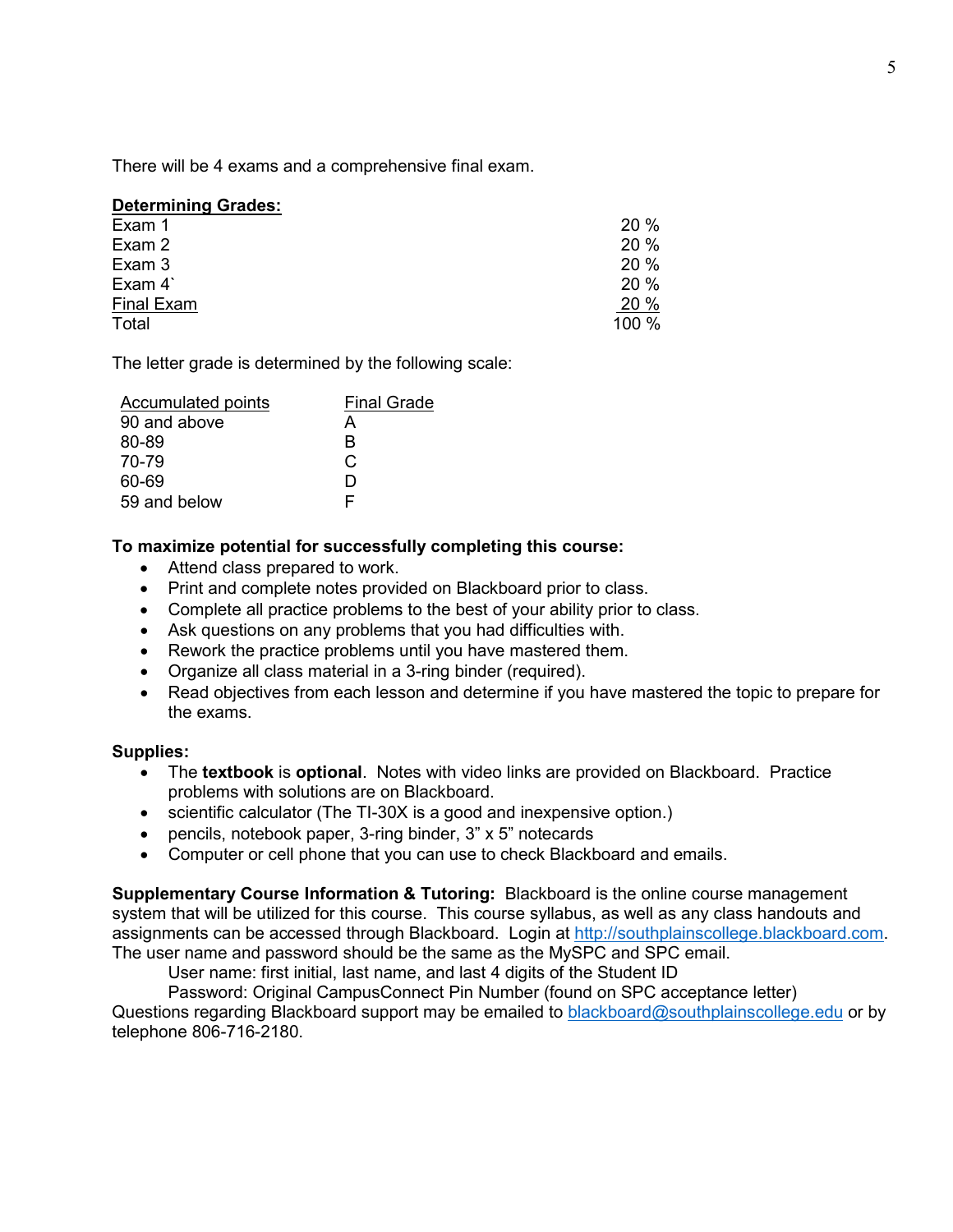| Week           | <b>Monday</b>                       | Tuesday        | Wednesday                | <b>Thursday</b> |
|----------------|-------------------------------------|----------------|--------------------------|-----------------|
| $\mathbf{1}$   | Aug 30                              | 31             | Sept 1                   | $\overline{2}$  |
|                | 1 Linear &                          |                | 2 Linear                 |                 |
|                | Rational                            |                | Applications             |                 |
|                | Equations                           |                | Lab 1                    |                 |
| $\overline{2}$ | 6                                   | $\tau$         | 8                        | 9               |
|                | <b>Labor Day</b>                    |                | 3 Complex Numbers        |                 |
|                | Holiday                             |                | & Quadratic              |                 |
|                |                                     |                | Equations                |                 |
|                |                                     |                | Lab <sub>2</sub>         |                 |
| $\overline{3}$ | 13                                  | 14             | 15                       | 16              |
|                | 4 Quadratic                         |                | 5 Other Types of         |                 |
|                | Equations Cont.<br>Lab <sub>3</sub> |                | Equations<br>Lab 4       |                 |
| $\overline{4}$ | 20                                  | 21             | 22                       | 23              |
|                | 6 Linear &                          |                | <b>EXAM1</b>             |                 |
|                | <b>Absolute Value</b>               |                |                          |                 |
|                | Inequalities with                   |                |                          |                 |
|                | Review                              |                |                          |                 |
|                | Lab <sub>5</sub>                    |                |                          |                 |
| 5              | 27                                  | 28             | 29                       | 30              |
|                | 7 Functions &                       |                | 8 Linear Functions       |                 |
|                | Their Graphs                        |                | Lab <sub>7</sub>         |                 |
| 6              | Oct 4                               | 5              | 6                        | $\overline{7}$  |
|                | 9 Distance,                         |                | 10 Composition and       |                 |
|                | Midpoint &                          |                | <b>Inverse Functions</b> |                 |
|                | Circles                             |                | Lab 9                    |                 |
|                | Lab 8                               |                |                          |                 |
| $\overline{7}$ | 11                                  | 12             | 13                       | 14              |
|                | 11 Quadratic                        |                | 11 Synthetic division    |                 |
|                | Functions                           |                | & the rational root      |                 |
|                | $Lab$ $10$                          |                | theorem                  |                 |
|                |                                     |                | Lab 11 Quadratic         |                 |
|                |                                     |                | only                     |                 |
| 8              | 18                                  | 19             | 20                       | 21              |
|                | Exam 2                              |                | 12 Polynomial &          |                 |
|                |                                     |                | Rational Inequalities    |                 |
|                |                                     |                |                          |                 |
| 9              | 25                                  | 26             | 27                       | 28              |
|                | 13 Polynomial                       |                | 14 Rational              |                 |
|                | Functions and                       |                | Functions and Their      |                 |
|                | their Graphs                        |                | Graphs                   |                 |
|                | Lab 12                              |                | Lab <sub>13</sub>        |                 |
|                |                                     |                |                          |                 |
|                |                                     |                |                          |                 |
|                | <b>Monday</b>                       | <b>Tuesday</b> | Wednesday                | Thursday        |
|                |                                     |                |                          |                 |